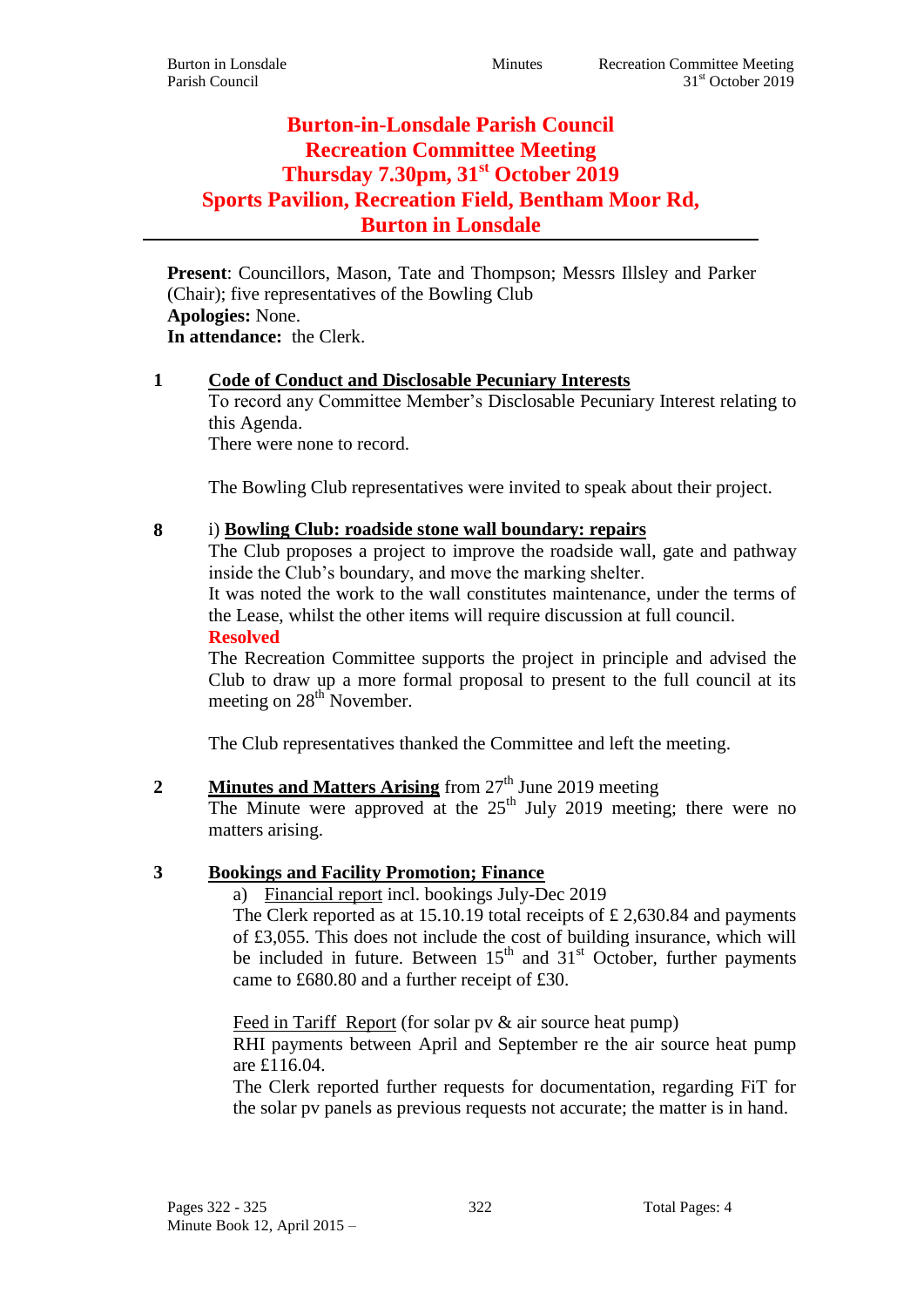# **4 MUGA**

Transfer of MUGA floodlights to pavilion supply; power supply box at court entrance: progress report

The Chairman reported the MUGA's supply transfer to that of the Pavilion's was achieved in late August; the old meter was decommissioned week beginning  $18<sup>th</sup>$  October 2019. The MUGA meter is now inside the Pavilion store room.

### **Resolved**

The Parish Council to invoice Burton Community Sports Association for electricity use on an annual basis.

It was noted the MUGA power supply box at the MUGA entrance continues to suffer vandalism (door torn off, coins not token inserted in meter, etc). To date over £2,250 has been spent repairing or replacing the supply box. The matter is being monitored.

A sign advising of CCTV monitoring will be put up.

**5 Defibrillator Provision**: funding and installation; creation of subcommittee for on-going maintenance/inspections

The defibrillator and cabinet have been ordered; the electrician has advised on work required. The equipment is most likely to be installed on the east wall of the pavilion, in view of the car park, play area and CCTV.

#### **Resolved**

Cllr Mason and Mike Illsley will be responsible for weekly/fortnightly equipment checks; community awareness training event(s) to be organised once equipment installed.

# **6 Maintenance**

**a)** Pavilion:

i. maintenance items for attention: immediate/short/long term, incl. items recently completed by M Illsley

All maintenance is up to date; the faulty light in gents toilet will be repaired at same time as defibrillator installation.

The Social Room will be re-painted over the winter months.

ii. inspections incl. Water supply: testing, assessment, appointment of responsible persons

The Pavilion water supply was recently tested by a contractor, and the main recommendation is to implement the approved code of practice on water temperatures, cleanliness of the internals of the system, on minimising dead legs and flushing pipework and on regular monitoring.

There was a discussion regarding design, inspection regularity, etc. It was

#### **Resolved**

Cllr. Thompson and Ian Parker to contact plumbers to discuss the system design review in light of recent water test results, and to report to the next Committee meeting.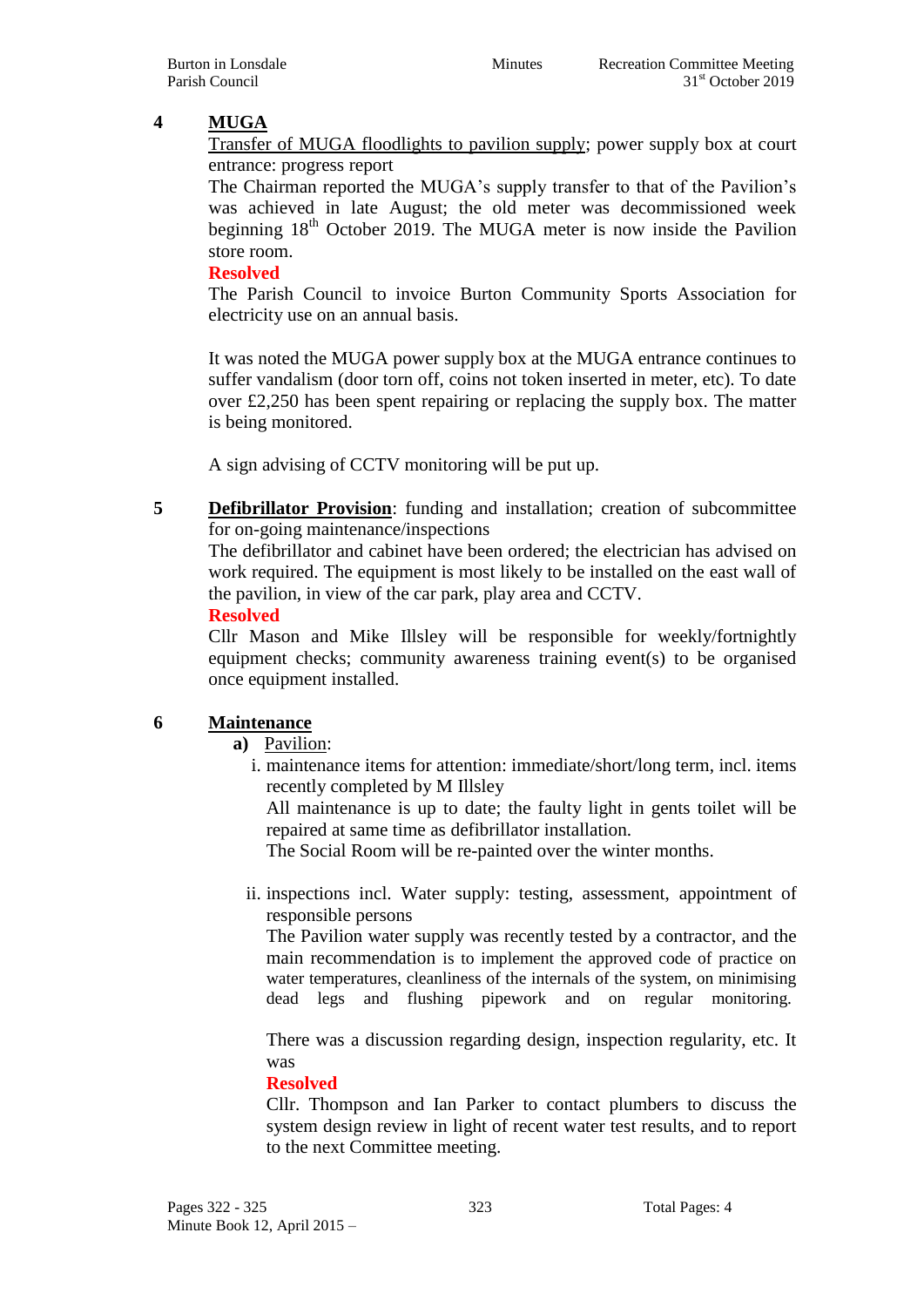It was further

**Resolved**

Ian Parker be appointed as the responsible person under the Approved Code of Practice.

iii. provision of additional items: kitchen cooker and crockery.

Cllr. Mason reported receiving an estimate for the installation of a domestic-sized cooker total £1360 incl VAT (£1133.33 net).

Proposed Cllr. Mason, seconded Cllr. Thompson

### **Resolved**

To confirm estimate with contractor and request work to be done as soon as possible.

The wall mounted hot water heater continues to leak despite numerous adjustments to the outlet tap. It is surplus to requirements as hot water has been available for all the pavilion since the installation of the air source heat pump.

### **Resolved**

To remove the wall-mounted water heater as soon as possible.

Additional crockery has been provided; cooking utensils will not be provided after the cooker is installed, users being asked to bring food in own containers.

# iv. Storage review: archery club items

Several options were discussed, including new external storage. Mike Illsley to liaise with Mark Christie of Lonsdale Archers; local Planning Department advice to be sought re. additional structures.

# v. heating provision

Two thermostatically controlled fan heaters have been provided for the Social Room to supplement the under floor heating. To be monitored re safety etc.

# Additional items:

Mike Illsley drew the meeting's attention to the deteriorating condition of some of the external render and recommended review early 2020. A new picnic table will be required in 2020.

# **b)** Play Area:

i) visual & annual safety inspection reports

The annual inspection did not include the outdoor gym, as previously requested; Clerk and Mike Illsley to liaise to remedy.

It was noted the existing children's play equipment was inspected; items requiring some work were noted; all have been actioned. Generally, equipment appears in good condition.

ii) maintenance report

Mike Illsley has finished painting play equipment and goal posts

#### iii) additional play equipment for 0-5 year olds

It was discussed that the Group should put forward a proposal to the Council as there was some agreement that it was felt that the younger group of village